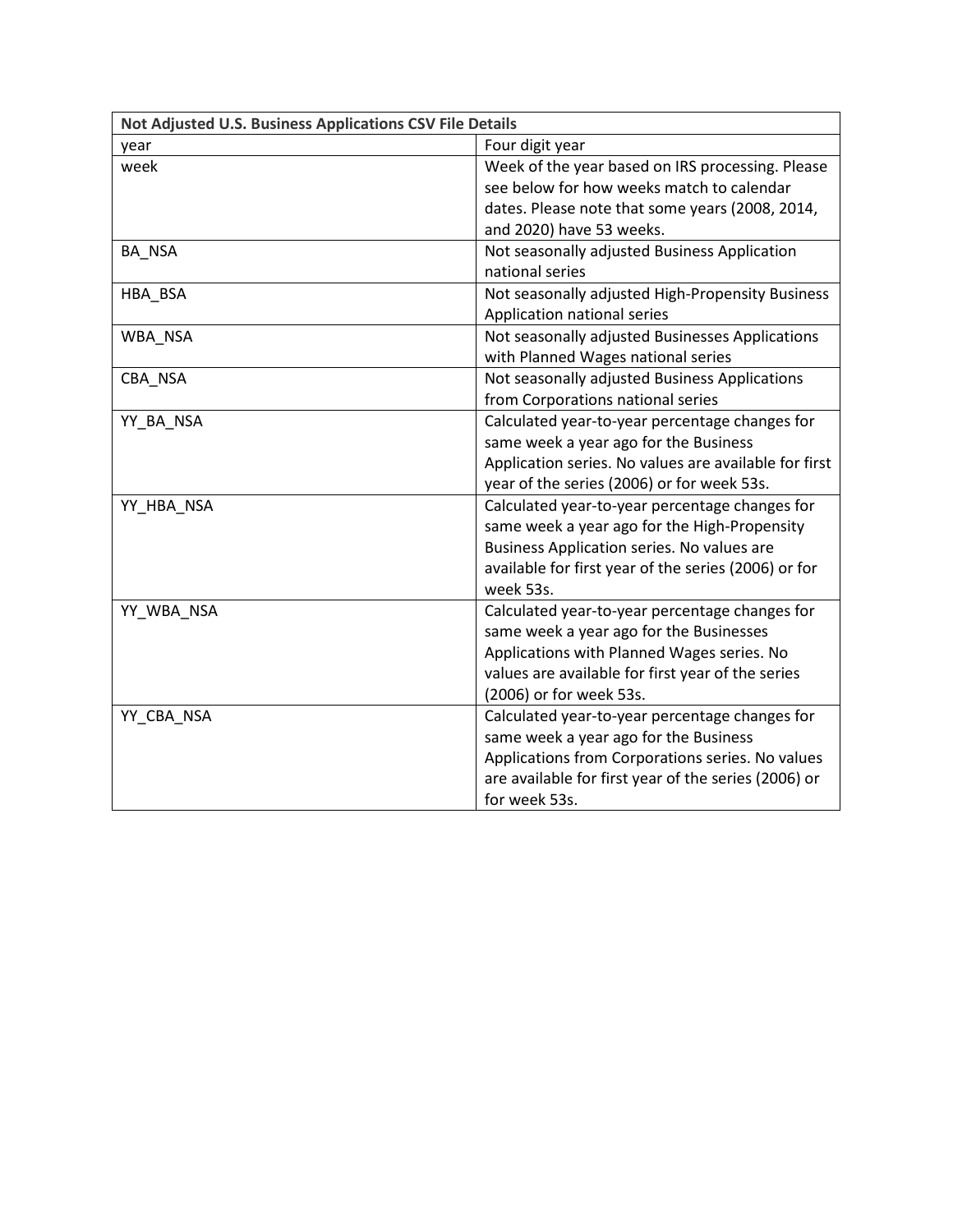| Not Adjusted Regional Business Applications CSV File Details |                                                       |
|--------------------------------------------------------------|-------------------------------------------------------|
| year                                                         | Four digit year                                       |
| week                                                         | Week of the year based on IRS processing. Please      |
|                                                              | see below for how weeks match to calendar             |
|                                                              | dates. Please note that some years (2008, 2014,       |
|                                                              | and 2020) have 53 weeks.                              |
| region                                                       | <b>Region Abbreviation</b>                            |
|                                                              | NE - Northeast                                        |
|                                                              | ME-Midwest                                            |
|                                                              | $S - South$                                           |
|                                                              | $W - West$                                            |
| fregion                                                      | <b>Census Region Code</b>                             |
|                                                              | $1 -$ Northeast                                       |
|                                                              | 2 - Midwest                                           |
|                                                              | $3 -$ South                                           |
|                                                              | $4 - West$                                            |
| BA NSA                                                       | Not seasonally adjusted Business Application          |
|                                                              | series                                                |
| HBA_BSA                                                      | Not seasonally adjusted High-Propensity Business      |
|                                                              | <b>Application series</b>                             |
| WBA_NSA                                                      | Not seasonally adjusted Businesses Applications       |
|                                                              | with Planned Wage series                              |
| CBA NSA                                                      | Not seasonally adjusted Business Applications         |
|                                                              | from Corporations series                              |
| YY_BA_NSA                                                    | Calculated year-to-year percentage changes for        |
|                                                              | same week a year ago for the Business                 |
|                                                              | Application series. No values are available for first |
|                                                              | year of the series (2006) or for week 53s.            |
| YY_HBA_NSA                                                   | Calculated year-to-year percentage changes for        |
|                                                              | same week a year ago for the High-Propensity          |
|                                                              | Business Application series. No values are            |
|                                                              | available for first year of the series (2006) or for  |
|                                                              | week 53s.                                             |
| YY_WBA_NSA                                                   | Calculated year-to-year percentage changes for        |
|                                                              | same week a year ago for the Businesses               |
|                                                              | Applications with Planned Wages series. No            |
|                                                              | values are available for first year of the series     |
|                                                              | (2006) or for week 53s.                               |
| YY CBA NSA                                                   | Calculated year-to-year percentage changes for        |
|                                                              | same week a year ago for the Business                 |
|                                                              | Applications from Corporations series. No values      |
|                                                              | are available for first year of the series (2006) or  |
|                                                              | for week 53s.                                         |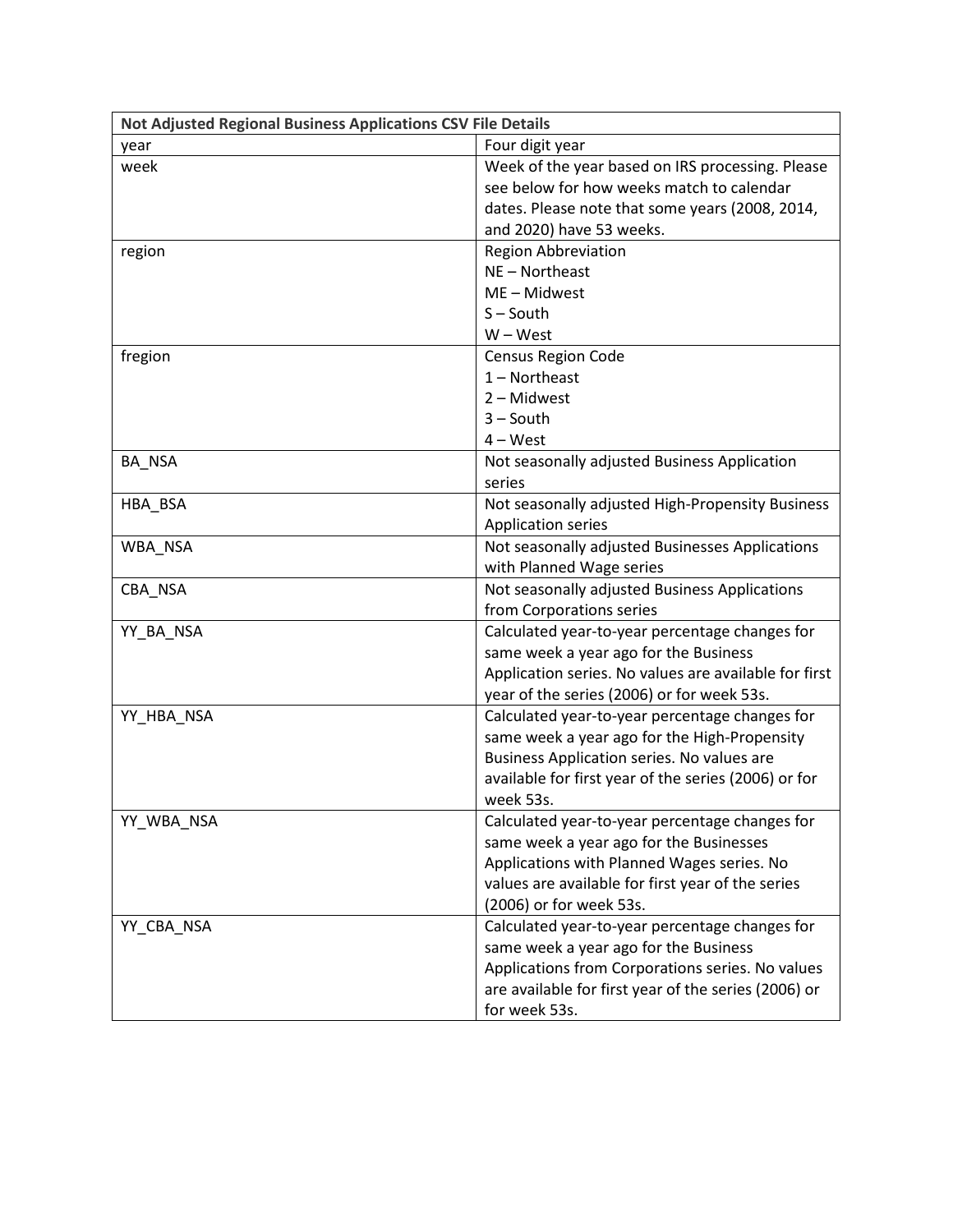| Not Adjusted State Business Applications CSV File Details |                                                  |
|-----------------------------------------------------------|--------------------------------------------------|
| year                                                      | Four digit year                                  |
| week                                                      | Week of the year based on IRS processing. Please |
|                                                           | see below for how weeks match to calendar        |
|                                                           | dates. Please note that some years (2008, 2014,  |
|                                                           | and 2020) have 53 weeks.                         |
| State                                                     | <b>State Abbreviation</b>                        |
|                                                           | AL - Alabama                                     |
|                                                           | AK - Alaska                                      |
|                                                           | AZ - Arizona                                     |
|                                                           | AR - Arkansas                                    |
|                                                           | CA - California                                  |
|                                                           | CO - Colorado                                    |
|                                                           | CT - Connecticut                                 |
|                                                           | DE - Delaware                                    |
|                                                           | DC - District of Columbia                        |
|                                                           | FL - Florida                                     |
|                                                           | GA - Georgia                                     |
|                                                           | HI - Hawaii                                      |
|                                                           | ID - Idaho                                       |
|                                                           | IL - Illinois                                    |
|                                                           | IN - Indiana                                     |
|                                                           | IA - Iowa                                        |
|                                                           | KS - Kansas                                      |
|                                                           | KY - Kentucky                                    |
|                                                           | LA - Louisiana                                   |
|                                                           | ME - Maine                                       |
|                                                           | MD - Maryland                                    |
|                                                           | MA - Massachusetts                               |
|                                                           | MI - Michigan                                    |
|                                                           | MN - Minnesota                                   |
|                                                           | MS - Mississippi                                 |
|                                                           | MO - Missouri                                    |
|                                                           | MT - Montana                                     |
|                                                           | NE - Nebraska                                    |
|                                                           | NV - Nevada                                      |
|                                                           | NH - New Hampshire                               |
|                                                           | NJ - New Jersey                                  |
|                                                           | NM - New Mexico                                  |
|                                                           | NY - New York                                    |
|                                                           | NC - North Carolina                              |
|                                                           | ND - North Dakota                                |
|                                                           | OH - Ohio                                        |
|                                                           | OK - Oklahoma                                    |
|                                                           | OR - Oregon                                      |
|                                                           | PA - Pennsylvania                                |
|                                                           | RI - Rhode Island                                |
|                                                           | SC - South Carolina                              |